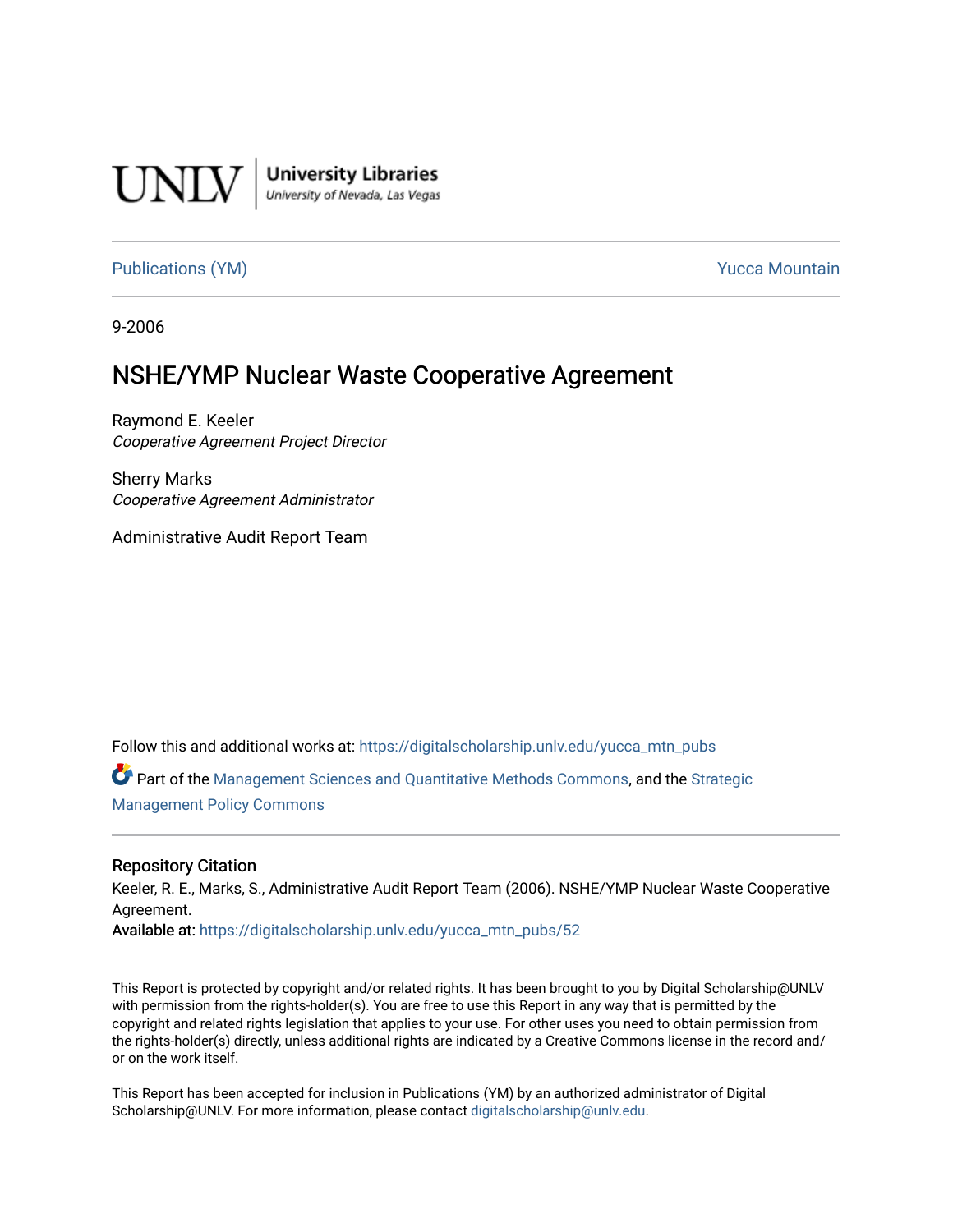

## **NSHE/YMP Nuclear Waste Cooperative Agreement**

# 2006 Administrative Audit Report

Audit No. AA-06-01

Conducted July - Sep 2006

Approved:

Audit Team Leader Raymond E. Keeler **Cooperative Agreement Project Director** 

Sep 2006

<u>≤9.⊊p 2006</u><br>Date

Audit Team Member **Sherry Marks Cooperative Agreement Administrator**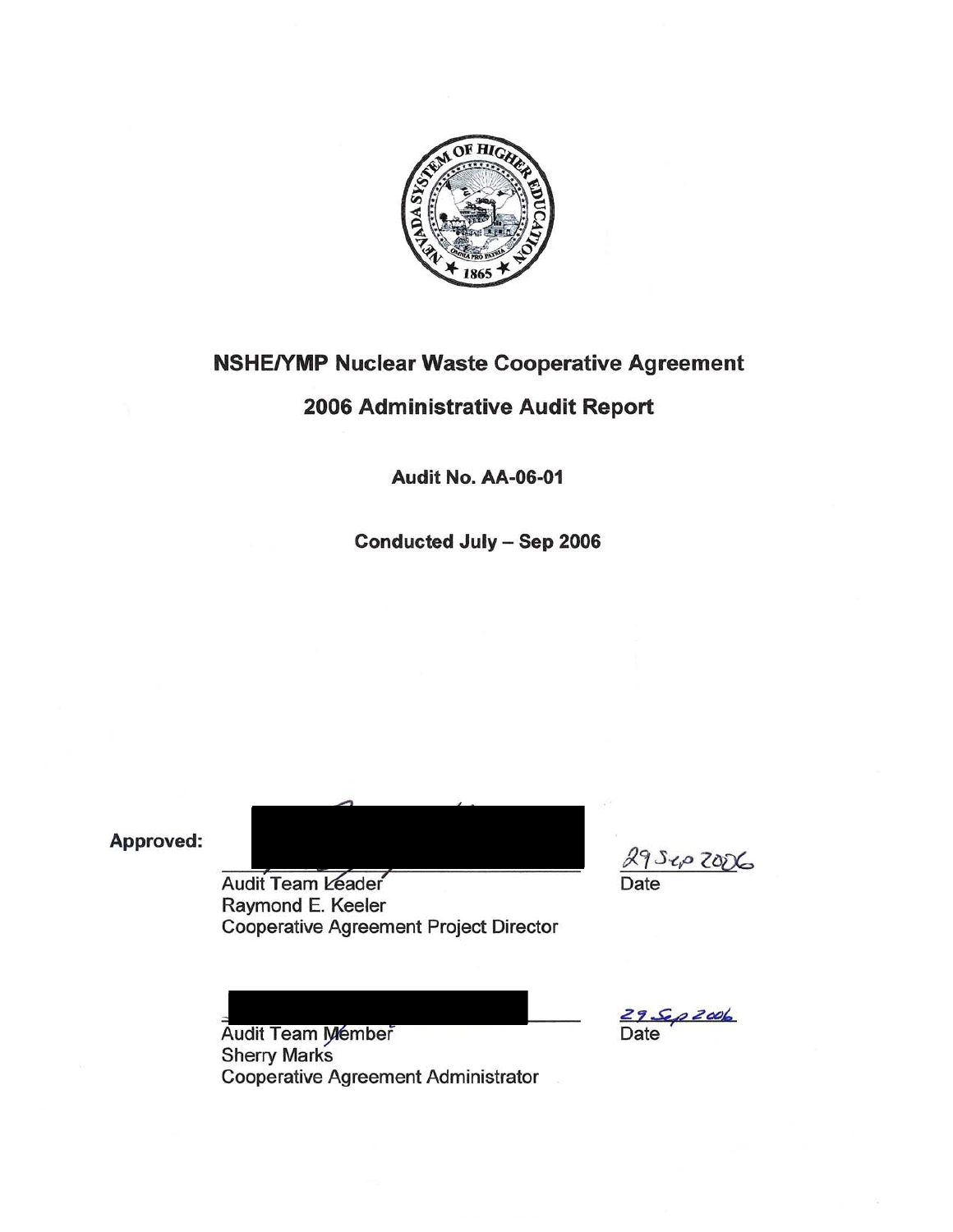## **TABLE OF CONTENTS**

| 1.0 |                   |                                                                               |                                                                                                                                                                                                                                                                                                                                                                                                                                                                                                                                                                                                                                                                                                                                                                                                                                                                                                                                                                                                                                             |  |
|-----|-------------------|-------------------------------------------------------------------------------|---------------------------------------------------------------------------------------------------------------------------------------------------------------------------------------------------------------------------------------------------------------------------------------------------------------------------------------------------------------------------------------------------------------------------------------------------------------------------------------------------------------------------------------------------------------------------------------------------------------------------------------------------------------------------------------------------------------------------------------------------------------------------------------------------------------------------------------------------------------------------------------------------------------------------------------------------------------------------------------------------------------------------------------------|--|
| 2.0 |                   |                                                                               |                                                                                                                                                                                                                                                                                                                                                                                                                                                                                                                                                                                                                                                                                                                                                                                                                                                                                                                                                                                                                                             |  |
| 3.0 | 3.1<br>3.2<br>3.3 |                                                                               |                                                                                                                                                                                                                                                                                                                                                                                                                                                                                                                                                                                                                                                                                                                                                                                                                                                                                                                                                                                                                                             |  |
| 4.0 | 4.1<br>4.2<br>4.3 | 4.3.1<br>4.3.2<br>4.3.3<br>4.3.4<br>4.3.5<br>4.3.6<br>4.3.7<br>4.3.8<br>4.3.9 | ORD-FY04-005 Groundwater level measurements in selected boreholes<br>ORD-FY04-007 Precipitation gauge monitoring network 10<br>ORD-FY04-010 Chemical Analyses in Support of Yucca Mountain Studies 10<br>ORD-FY04-012 Yucca Mountain Climate Technical Support<br>ORD-FY04-013 Influence of Lithophysae Geometry and Distribution on<br>Mechanical Properties of Topopah Spring Tuff 11<br>ORD-FY04-014 Environmental Effects on Corrosion Properties of<br>Alloy 22<br>ORD-FY04-015 Phase Stability and Segregation in Alloy 22 Base Metal<br>4.3.10 ORD-FY04-016 Geostatistical and Stochastic Study of Radionuclide<br>4.3.11 ORD-FY04-017 Yucca Mountain Saturated Zone Carbon-14 Project  14<br>4.3.12 ORD-FY04-018 Groundwater Flow and Thermal Modeling of the Steep<br>Hydraulic Gradient North of Yucca Mountain  14<br>4.3.13 ORD-FY04-019 Sub-Surface Corrosion Research on Rock Bolt System,<br>4.3.14 ORD-FY04-020 Precarious Rock Methodology for Seismic Hazard  16<br>4.3.15 ORD-FY06-022 Extreme Ground Motion Studies  16 |  |
| 5.0 |                   |                                                                               |                                                                                                                                                                                                                                                                                                                                                                                                                                                                                                                                                                                                                                                                                                                                                                                                                                                                                                                                                                                                                                             |  |
| 6.0 |                   |                                                                               |                                                                                                                                                                                                                                                                                                                                                                                                                                                                                                                                                                                                                                                                                                                                                                                                                                                                                                                                                                                                                                             |  |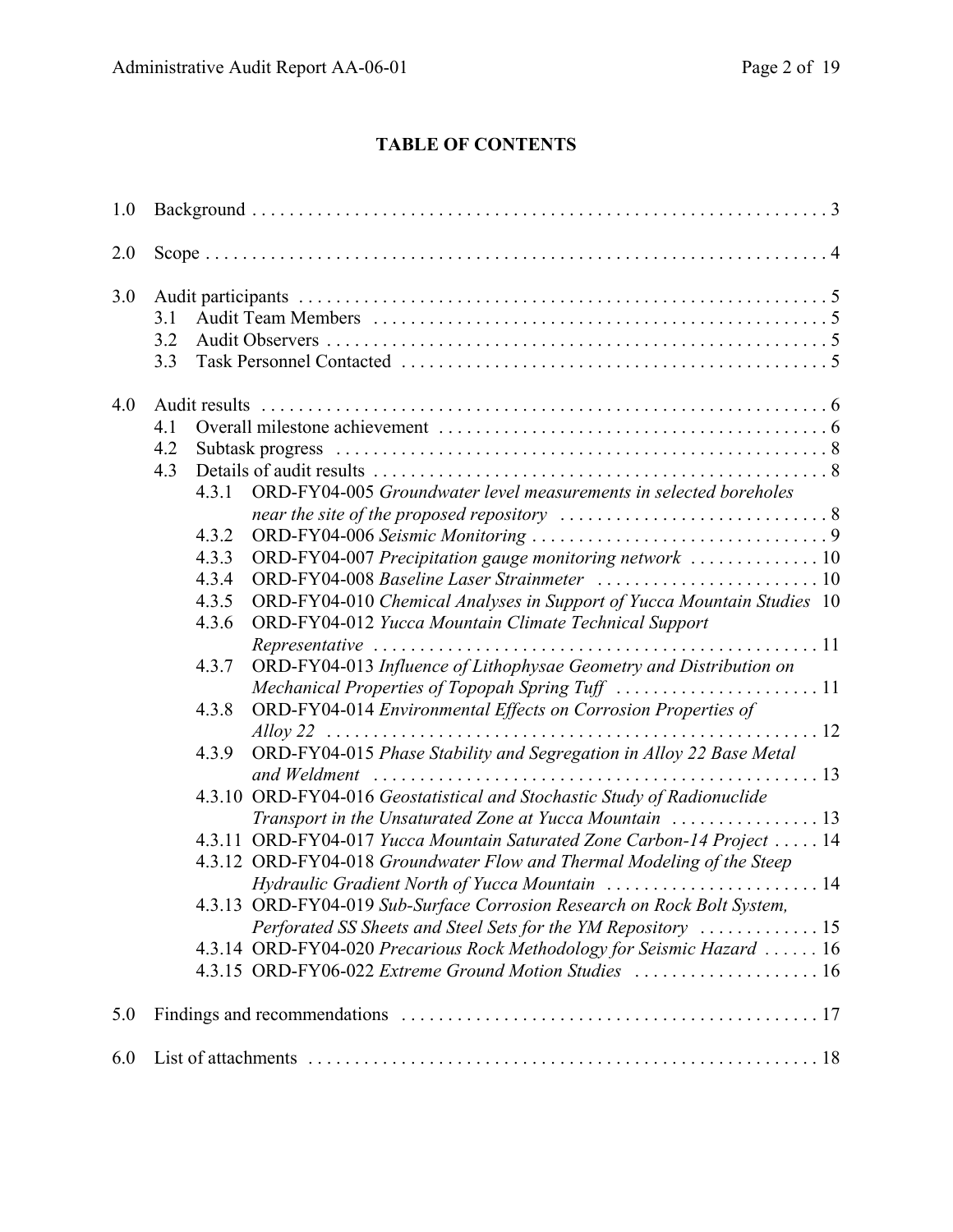*The United States Department of Energy (DOE) and the Nevada System of Higher Education (NSHE) have established a Cooperative Agreement (Co-op) entitled: "Scientific & Engineering Studies of the High-Level Waste Repository at Yucca Mountain" (DE-FC28-04RW12232). The Harry Reid Center for Environmental Studies (HRC) administers the Co-op under project activity ORD-FY04-001. In accordance with 10 CFR 600.150, the HRC conducted an audit for the purpose of managing and monitoring project activities supported under the Co-op. The audit was limited to an investigation of technical productivity and schedule. Financial compliance and quality assurance compliance issues were outside the scope of this audit. The audit was conducted during the fourth quarter of federal fiscal year 2006 which is the third year of the Coop's five year project period.* 

#### **1.0 Background**

Under the terms of the Co-op, work is incrementally funded by discrete project activity, or task. Each task is managed by a NSHE Principal Investigator (PI) who is responsible for ensuring that the work is properly executed and that DOE is kept abreast of task progress. In keeping with this requirement, each PI submits a quarterly technical progress report. In accordance with 10 CFR 600.151, which establishes the minimum requirements for these reports, each progress report contains "the findings of the investigator," a "comparison of actual accomplishments with the goals and objectives established for the period," and "reasons why established goals were not met, if appropriate"(10 CFR 600.151[d]).

To improve performance monitoring and reporting, the HRC maintains a baseline milestone schedule for each task. Once a task has been approved by DOE, task personnel meet with the Coop's Project Director and establish goals and objectives (milestones) for the task's performance period. Tasks are expected to report progress toward meeting those milestones in each quarterly report. However, in the course of conducting quality assurance and administrative activities, concerns were raised that PIs were not clearly linking (in measurable terms) the "actual accomplishments" for the reporting period with the milestones established for the period. At times, tasks that appeared to be on schedule according to the information provided in the quarterly reports were requesting schedule extensions, failing to meet reporting deadlines, and, in rare cases, failing to complete whole segments of work. It therefore became apparent that without a clear comparison between actual accomplishments and the established milestones, the quarterly reports do not allow for an adequate understanding of a task's overall progress.

The current audit was therefore planned and executed with four principal objectives:

- 1. To gain a better understanding of the tasks' overall progress by comparing the actual accomplishments to date with the established milestones and assigning a numeric value to the level or degree of completion (i.e. number of data submittals to date, number of reports submitted to date, completion level of subtasks expressed as a percentage).
- 2. To more fully identify weaknesses in the reporting process.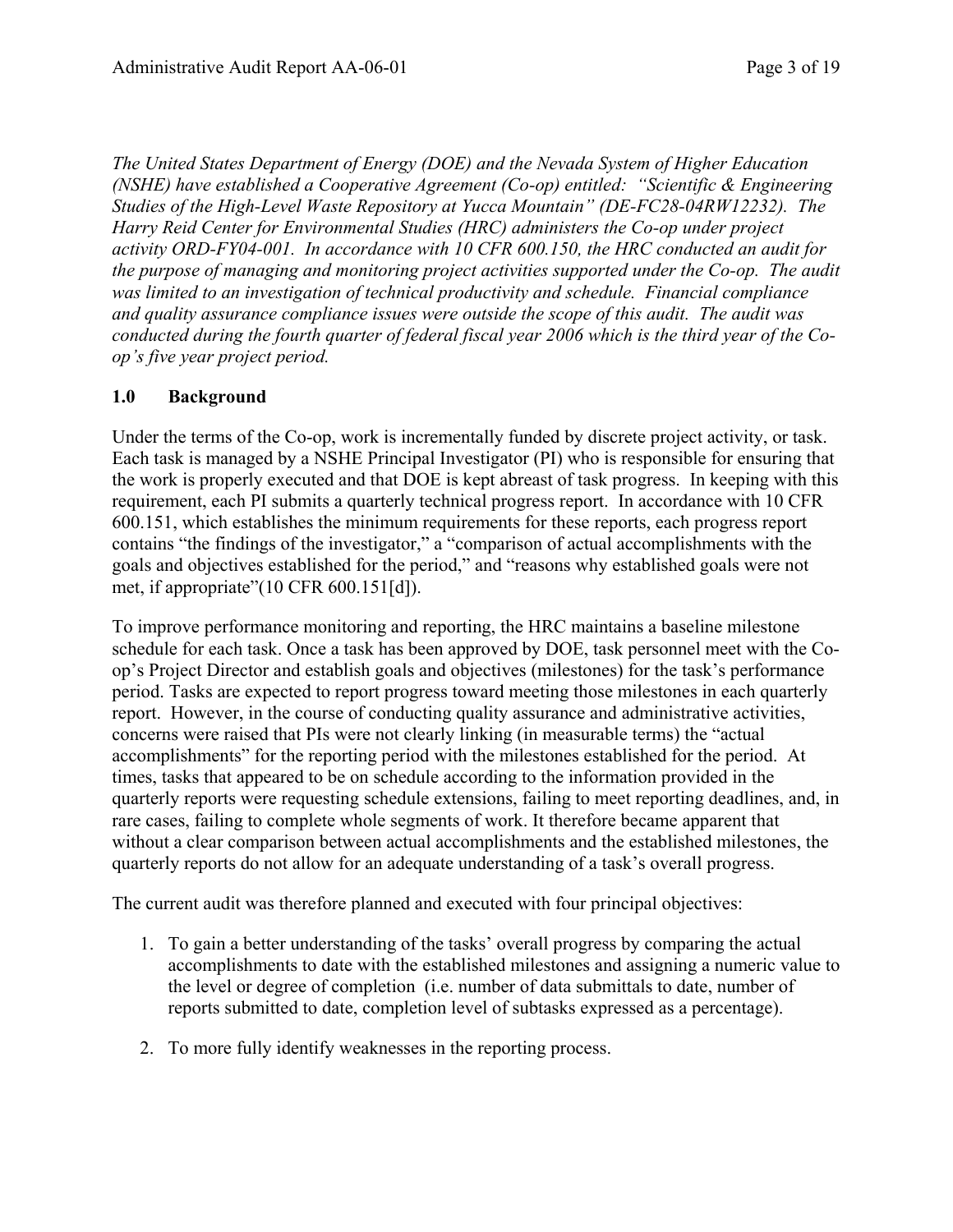3. To educate PIs on their responsibilities under the contractual terms of the Co-op to accurately communicate task progress, problems, and other key issues to affected individuals and organizations.<sup>1</sup>

#### **2.0 Scope**

 $\overline{a}$ 

All active, Quality Affecting, technical tasks that had not yet submitted a final report to DOE as of September 01, 2006, were included in the audit. This includes all technical tasks with the exception of task ORD-FY04-003 (Geodetic Monitoring). ORD-FY04-003 was recently the subject of a comprehensive progress briefing at DOE which included detailed information regarding the task's progress to-date. Also, ORD-FY04-003 has been designated by DOE as a non-Quality Affecting activity. As such, the task is not required to develop a formal Scientific Investigation Plan that identifies subtasks (the key measure used in the audit for assessing overall task progress).

Table 1 is a listing of the audited tasks.

| Project Activity #  | Description                                                                                                      |
|---------------------|------------------------------------------------------------------------------------------------------------------|
| <b>ORD-FY04-005</b> | Groundwater level measurements in selected boreholes near<br>the site of the proposed repository                 |
| ORD-FY04-006        | Seismic Monitoring                                                                                               |
| ORD-FY04-007        | Precipitation gauge monitoring network                                                                           |
| <b>ORD-FY04-008</b> | <b>Baseline Laser Strainmeter</b>                                                                                |
| ORD-FY04-010        | Chemical Analyses in Support of Yucca Mountain Studies                                                           |
| ORD-FY04-012        | Yucca Mountain Climate Technical Support Representatives                                                         |
| ORD-FY04-013        | Influence of Lithophysae Geometry and Distribution on<br>Mechanical Properties of Topopah Spring Tuff            |
| ORD-FY04-014        | Environmental Effects on Corrosion Properties of Alloy 22                                                        |
| ORD-FY04-015        | Phase Stability and Segregation in Alloy 22 Base Metal and<br>Weldments                                          |
| ORD-FY04-016        | Geostatistical and Stochastic Study of Radionuclide Transport<br>in Unsaturated Zone in the Yucca Mountain       |
| ORD-FY04-018        | Groundwater Flow and Thermal Modeling of the Steep<br>Hydraulic Gradient North of Yucca Mountain                 |
| ORD-FY04-019        | Sub-Surface Corrosion Research on Rock Bolt System,<br>Perforated SS Sheets and Steel Sets for the YM Repository |

<sup>&</sup>lt;sup>1</sup> In conjunction with the audit interviews, task personnel were also provided with an abbreviated list of administrative and regulatory requirements to which all tasks must comply (see Attachment A).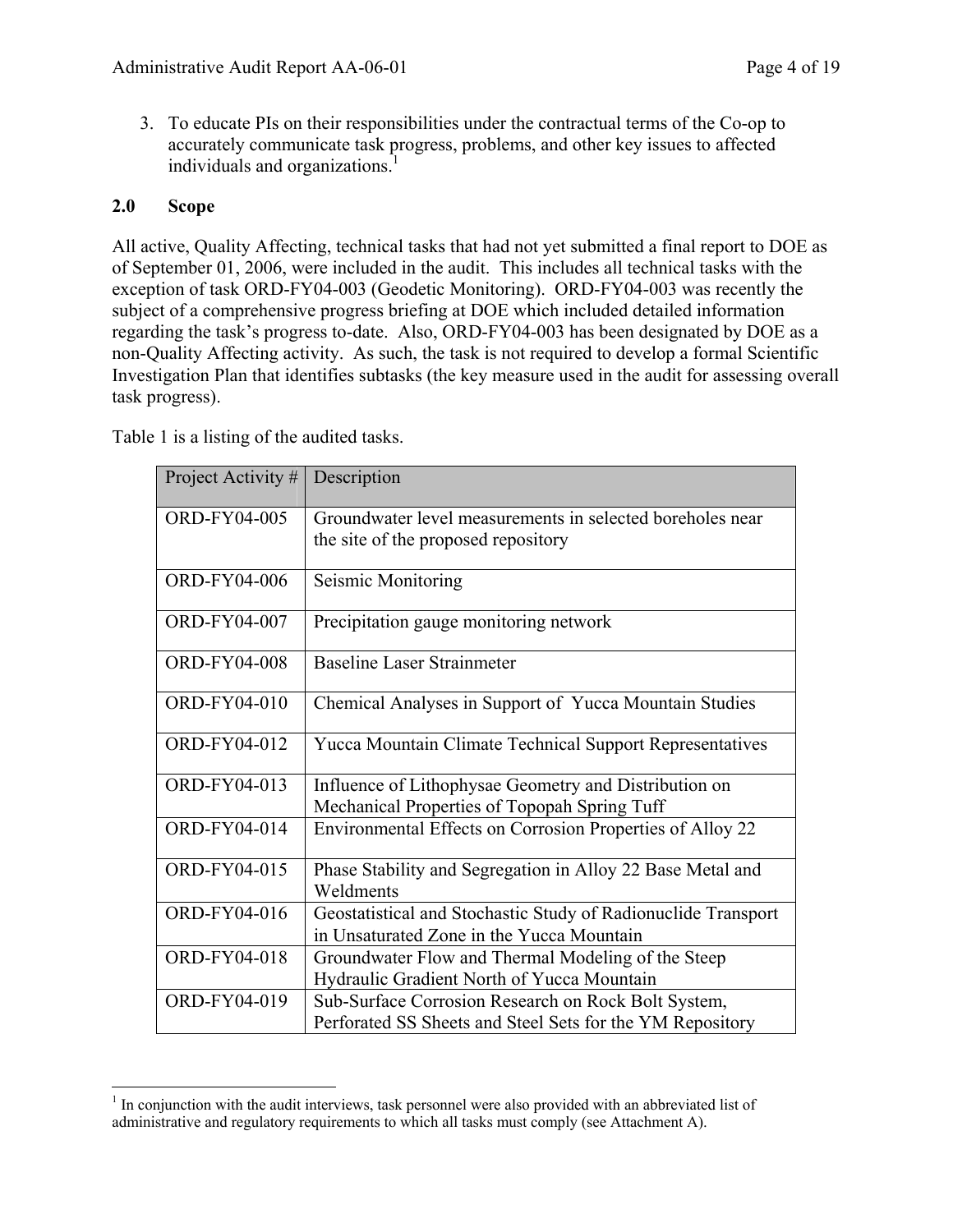| $\overline{ORD-FY04-020}$ | <b>Precarious Rock Methodology for Seismic Hazard</b> |
|---------------------------|-------------------------------------------------------|
| ORD-FY06-022              | <b>Extreme Ground Motion Studies</b>                  |

#### **Table 1-Audited Tasks**

#### **3.0 Audit participants**

The audit team consisted of team members and observers from the Harry Reid Center for Environmental Studies. Task personnel interviewed or otherwise contacted for the audit include personnel from the Desert Research Institute (DRI); the University of Nevada, Reno (UNR); the University of Nevada, Las Vegas (UNLV); and the University of California, San Diego (UCSD).

- **3.1** Audit Team Members
	- Raymond E. Keeler, University of Nevada, Las Vegas, Harry Reid Center for Environmental Studies, NSHE Cooperative Agreement Administration (Audit Team Leader)
	- Sherry Marks, University of Nevada, Las Vegas, Harry Reid Center for Environmental Studies, NSHE Cooperative Agreement Administration
- **3.2** Audit Observers
	- Morris M. Roosa, University of Nevada, Las Vegas, Harry Reid Center for Environmental Studies, NSHE Quality Assurance
	- Julie M. Bertoia, University of Nevada, Las Vegas, Harry Reid Center for Environmental Studies, NSHE Quality Assurance
- **3.3** Task Personnel Contacted

| Anderson, J.     |                     | ORD-FY04-006, ORD-FY06-022 (UNR) |
|------------------|---------------------|----------------------------------|
| Anooshehpoor, R. | <b>ORD-FY04-020</b> | (UNR)                            |
| Brune, J.        | ORD-FY06-022        | (UNR)                            |
| Chandra, D.      | ORD-FY04-019        | (UNR)                            |
| Decker, D.       | ORD-FY04-017        | (DRI)                            |
| Karakouzian, M.  | ORD-FY04-013        | (UNLV)                           |
| LaCombe, J.      | ORD-FY04-015        | (UNR)                            |
| Lamb, J.         | ODR-FY04-019        | (UNR)                            |
| McGraw, D.       | <b>ORD-FY04-018</b> | (DRI)                            |
| McGinnis, N.     | <b>ORD-FY04-007</b> | (UNLV)                           |
| McMillion, G.    | ORD-FY04-014        | (UNR)                            |
| Menegus, D.      | <b>ORD-FY04-008</b> | (UCSD)                           |
| Oberlander, P.   | ORD-FY04-018        | (DRI)                            |
| Page, F. S.      | <b>ORD-FY04-005</b> | (UNLV)                           |
| Rigby, D.        | ORD-FY04-013        | (UNLV)                           |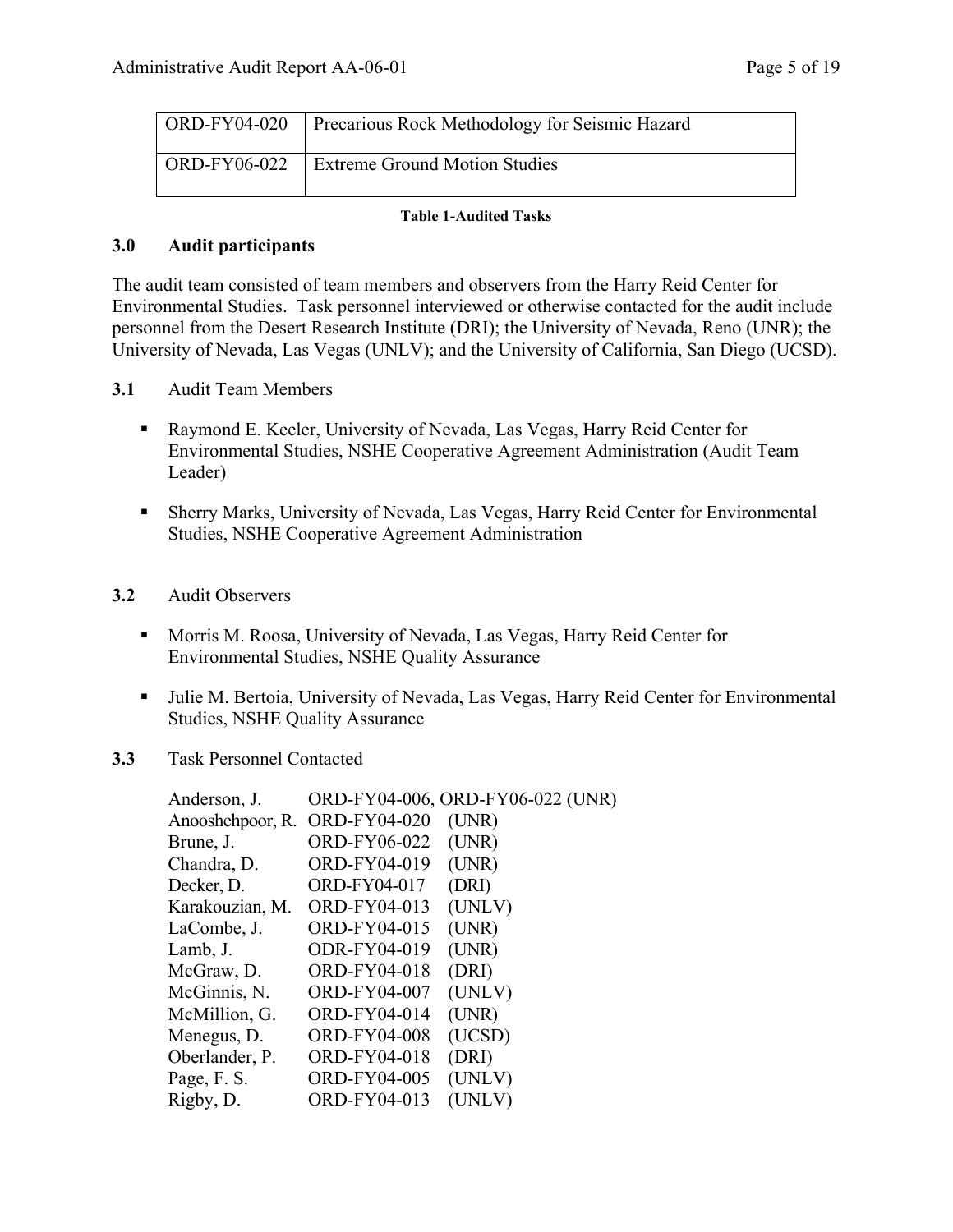| ORD-FY04-006 | (UNR)                                                    |
|--------------|----------------------------------------------------------|
|              | (UNLV)                                                   |
| ORD-FY04-017 | (DRI)                                                    |
| ORD-FY04-008 | (UCSD)                                                   |
|              |                                                          |
|              | ORD-FY04-012 (DRI)<br>ORD-FY04-010<br>ORD-FY04-016 (DRI) |

#### **4.0 Audit results**

#### **4.1** Overall Milestone achievement

Of the 27 baselined technical report milestones due to date, 12 (44%) have been completed. 11 (41%) are currently overdue and four (15%) are being removed from the baseline. Table 2 is a list of Technical Reports and Model Reports submitted by task to-date. It includes reports from tasks that are complete and therefore excluded from the scope of the audit. It does not include software qualification reports which were included in the total number above. (Qualified reports are designated by Document Control Number.)

| <b>Task</b>         | Report                                                                                                                                                                     |
|---------------------|----------------------------------------------------------------------------------------------------------------------------------------------------------------------------|
| <b>ORD-FY04-004</b> | TR-06-002: Bomb-Pulse Chlorine-36 at the Proposed Yucca Mountain<br>Repository Horizon: An Investigation of Previous conflicting Results and<br>collection of New Data     |
| ORD-FY04-006        | TR-04-001: Initial Borehole Accelerometer Array Observations Near the<br>North Portal of the ESF                                                                           |
| ORD-FY04-011        | TR-05-002: Results of Chemical Analyses for Alcove 8/Niche 3 Tracer<br><b>Studies</b>                                                                                      |
| ORD-FY04-019        | Sub-surface Corrosion Research on Rock Bolt System, Perforated SS<br>Sheets and Steel" quarterly technical progress summary 7-01-04 to 9-31-04                             |
|                     | Sub-surface Corrosion Research on Rock Bolt System, Perforated SS<br>Sheets and Steel Sets for the Yucca Mountain Repository: Quarterly<br>Technical Progress Report No. 2 |
|                     | Sub-surface Corrosion Research on Rock Bolt System, Perforated SS<br>Sheets and Steel Sets for the Yucca Mountain Repository: Quarterly<br>Technical Progress Report No. 3 |
|                     | Sub-surface Corrosion Research on Rock Bolt System, Perforated SS<br>Sheets and Steel Sets for the Yucca Mountain Repository: Quarterly<br>Technical Progress Report No. 4 |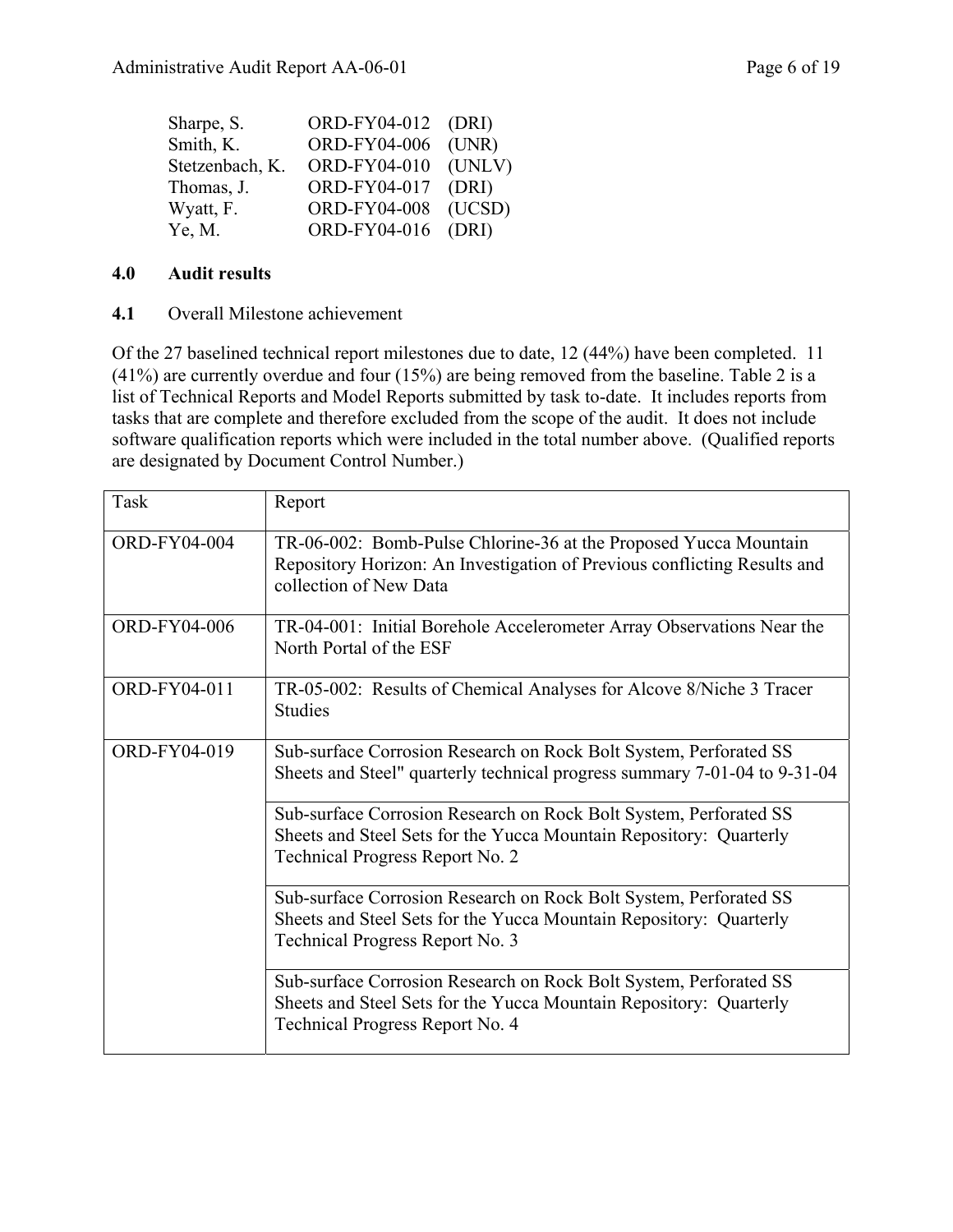|              | Sub-surface Corrosion Research on Rock Bolt System, Perforated SS<br>Sheets and Steel Sets for the Yucca Mountain Repository: Quarterly<br>Technical Progress Report No. 5 |
|--------------|----------------------------------------------------------------------------------------------------------------------------------------------------------------------------|
|              | Sub-surface Corrosion Research on Rock Bolt System, Perforated SS<br>Sheets and Steel Sets for the Yucca Mountain Repository: Quarterly<br>Technical Progress Report No. 6 |
|              | Sub-surface Corrosion Research on Rock Bolt System, Perforated SS<br>Sheets and Steel Sets for the Yucca Mountain Repository, Quarterly<br>Technical Report No. 8          |
| ORD-FY04-020 | TR-06-003: Precarious Rock Methodology for Seismic Hazard: Physical<br>Testing, Numerical Modeling and Coherence Studies                                                   |
| ORD-FY04-021 | Long-Term Mechanical Behavior of Yucca Mountain Tuff and its<br>Variability                                                                                                |

**Table 2- Technical reports produced under DE-FC28-04RW12232.** 

Of the 25 currently baselined data submittal milestones due to date, 15 (60%) have been completed. 10 (40%) are currently overdue. An additional 45 submittals that were not identified on the milestone schedule have also been submitted. Figure 1 shows the distribution of data submittals by task. (Note: figure 1 includes tasks not included in the audit.)



**Figure 1- Data submittals by Project Activity**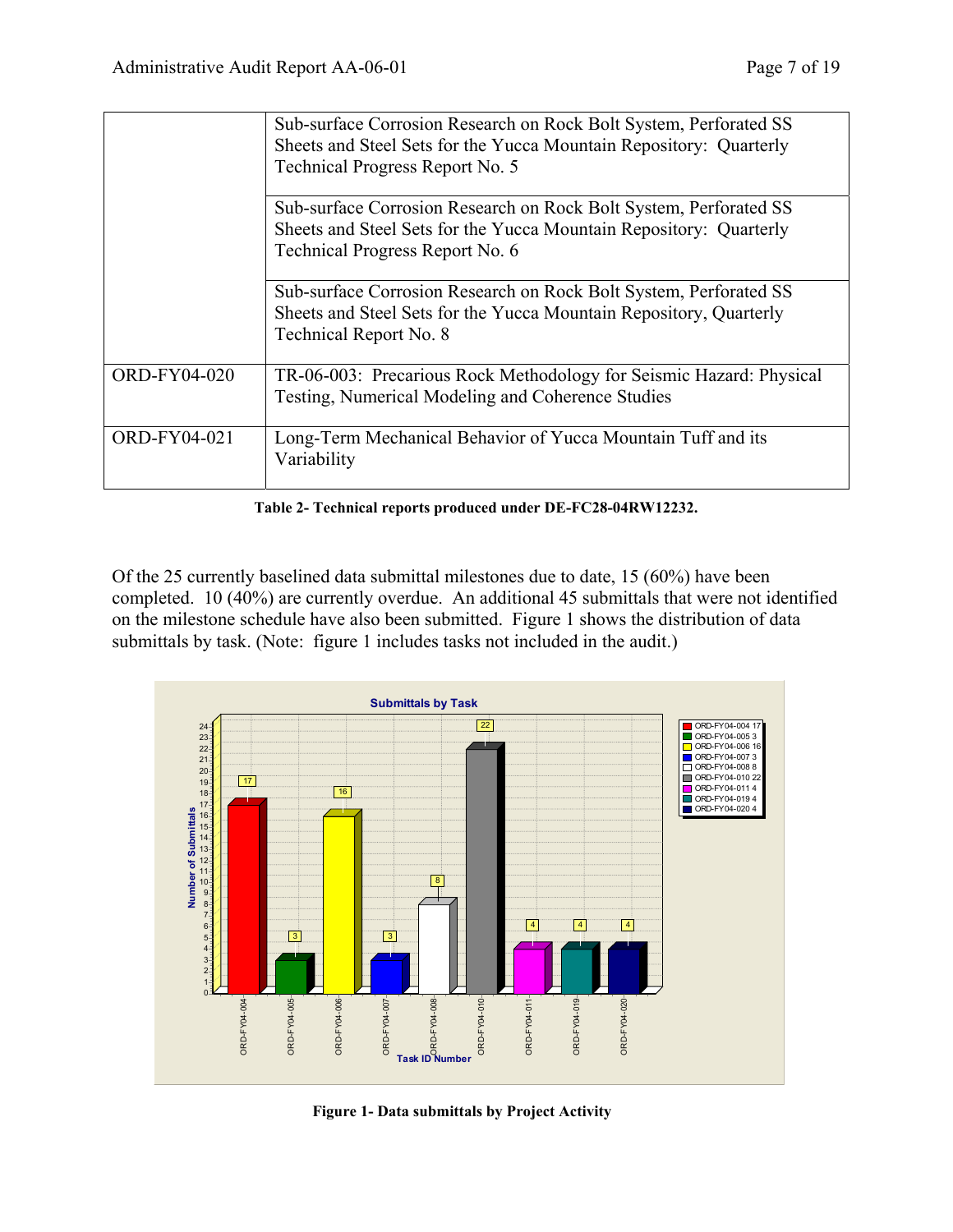The current Co-op has transmitted a total of 81 data submittals, representing more than 563,000 files and directories.

#### **4.2** Subtask progress

In order to evaluate task progress, the audit team identified 60 specific subtasks<sup>2</sup> (or discrete lower-level activities) that have been explicitly specified in the tasks' Scientific Investigation Plans. For tasks that have not identified specific subtasks, the entire task was counted as a single subtask. Representatives from each task were then interviewed and asked to assess the degree of completion for each subtask. The respondents were also required to provide justification for their estimate of the percent complete. For tasks that do not have subtasks, the degree of completion for the overall task was used.

Assessments were made for individual subtasks in order to provide a more detailed picture of a task's status. Of the 60 subtasks evaluated, 43 (72%) were found to be at (within 10%) or above the percentage of the task's total project period thus far expended. (*e.g.* A subtask that was at least 54% complete on a task that was 60% expended would be included.)

Caution however must be used when judging a task's overall progress by the progress made towards completion of individual subtasks. There is no requirement that the total effort required to complete a task be evenly divided among subtasks. Nor is it a requirement that all of a task's subtasks span the entire duration of the project period. Indeed, for most tasks, the bulk of work is usually concentrated under one or two key subtasks, and many subtasks are slated for completion during a specific temporal phase of the project. Thus it is quite possible for a task to be ahead of schedule, even if it has made little or no progress on a majority of its subtasks. Also, task closeout activities, such as report preparation, reviews, close-out calibrations, etc…, are frequently not identified as part of any specific subtask, yet they often can consume a significant amount of resources. Nevertheless an evaluation of individual subtasks can yield important information regarding the areas in which a task has made progress and the amount and nature of work yet to be performed.

#### **4.3** Details of audit results

**4.3.1** *ORD-FY04-005: Groundwater level measurements in selected boreholes near the site of the proposed repository* 

This five year task is now ending its third year (60% of project period expended).

No subtasks have been identified for this activity. 60% of the planned work for this task has been completed.

No quality affecting reports have been due to date.

Three data submittal milestones have been due to date. All three milestones have been submitted and incorporated into the TDA and TDMS.

There have been no issues identified that are likely to delay the timely completion of this task.

<sup>&</sup>lt;sup>2</sup> Tasks that did not identify subtasks or discrete lower-level activities were treated as having one subtask.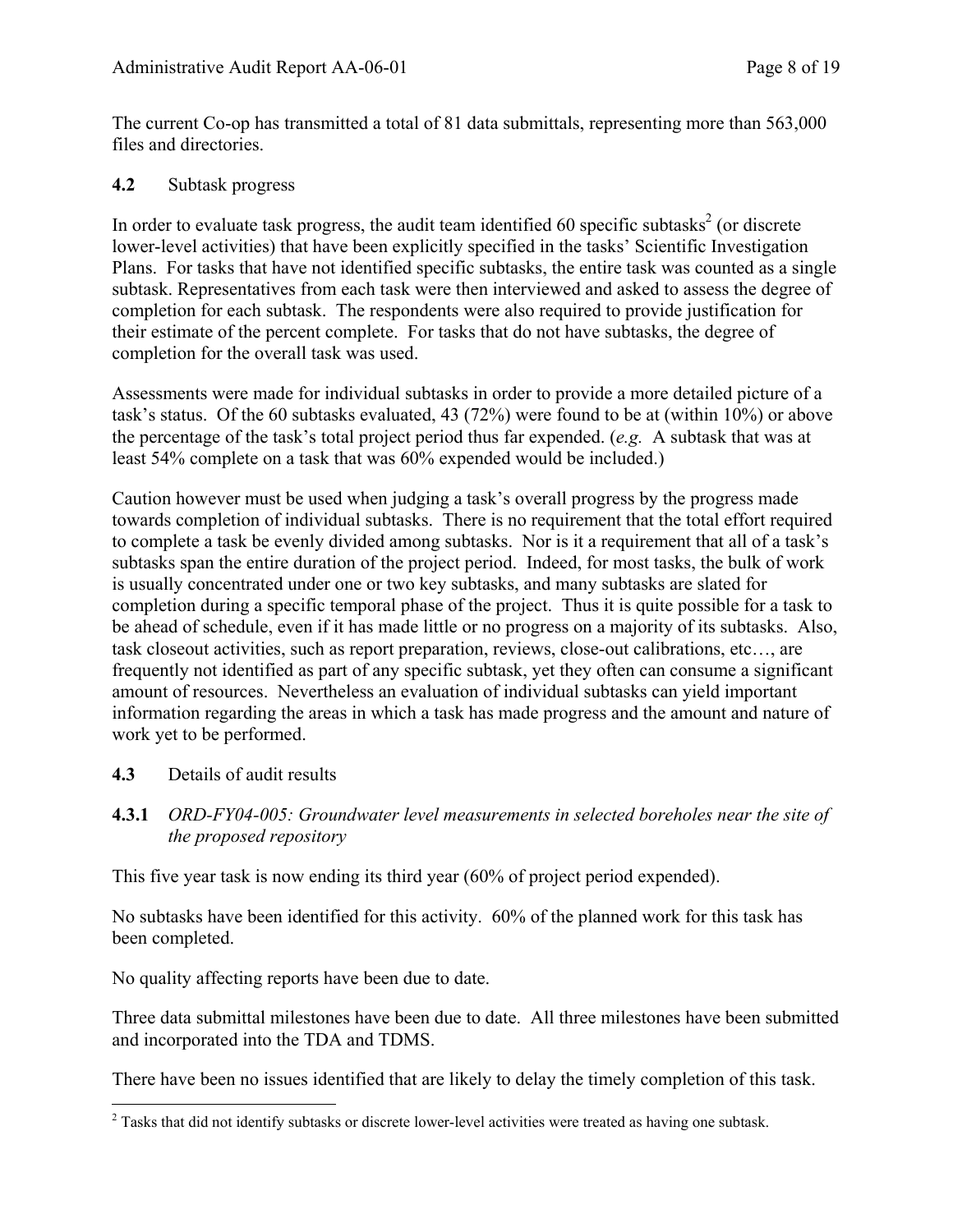## **4.3.2** *ORD-FY04-006: Seismic Monitoring*

This five year task is now ending its third year (60% of project period expended).

This task has identified 10 subtasks. The percent complete for each subtask is as follows:

- Subtask 1) Record and archive data from a permanent seismic network consisting of approximately 30 digital and 10 analog seismic stations and from a network of approximately 18 strong-motion sites. 60% complete
- Subtask 2) Process seismic data obtained from the permanent network into a preliminary earthquake bulletin. 60% complete.
- Subtask 3) Maintain the seismic stations, the strong-motion stations, the telemetry network, and the computing lab. 60% complete
- Subtask 4) Prepare and submit a seismicity report on a yearly basis. 45 % complete.
- Subtask 5) Maintain and collect data from the nine accelerometers at three boreholes on the pad at the north portal of the ESF. 60% complete
- Subtask 6) Submit a report on observations through  $12/31/2003$  made with the borehole accelerometers. 100% complete.
- Subtask 7) Complete a two-year study on kappa in the Yucca Mountain region and submit a final report, including microtremer velocity surveys for SGBDSN stations. 85% complete.
- Subtask 8) Implement a recording system at the well UZ-16 and collect data from the downhole accelerometers. 60% complete.
- Subtask 9) Prepare and submit high-quality papers to peer-reviewed journals on seismic data and interpretations in the YM region. 0% complete.
- Subtask 10) Perform a multiyear telemetry upgrade in order to take advantage of IP packet transmission for the entire YM seismic monitoring network. 70% complete.

Eight quality affecting reports have been due to date (three Low Level Software Qualification Reports and five Technical reports). All three software reports have been completed. One Technical Report has been completed and submitted. Four Technical Reports are over due.

Four data submittals have been due to date. All four datasets have been submitted and incorporated into the TDA and TDMS. An additional 12 datasets not on the baseline have also been submitted.

There have been no issues identified that are likely to delay the timely completion of this task.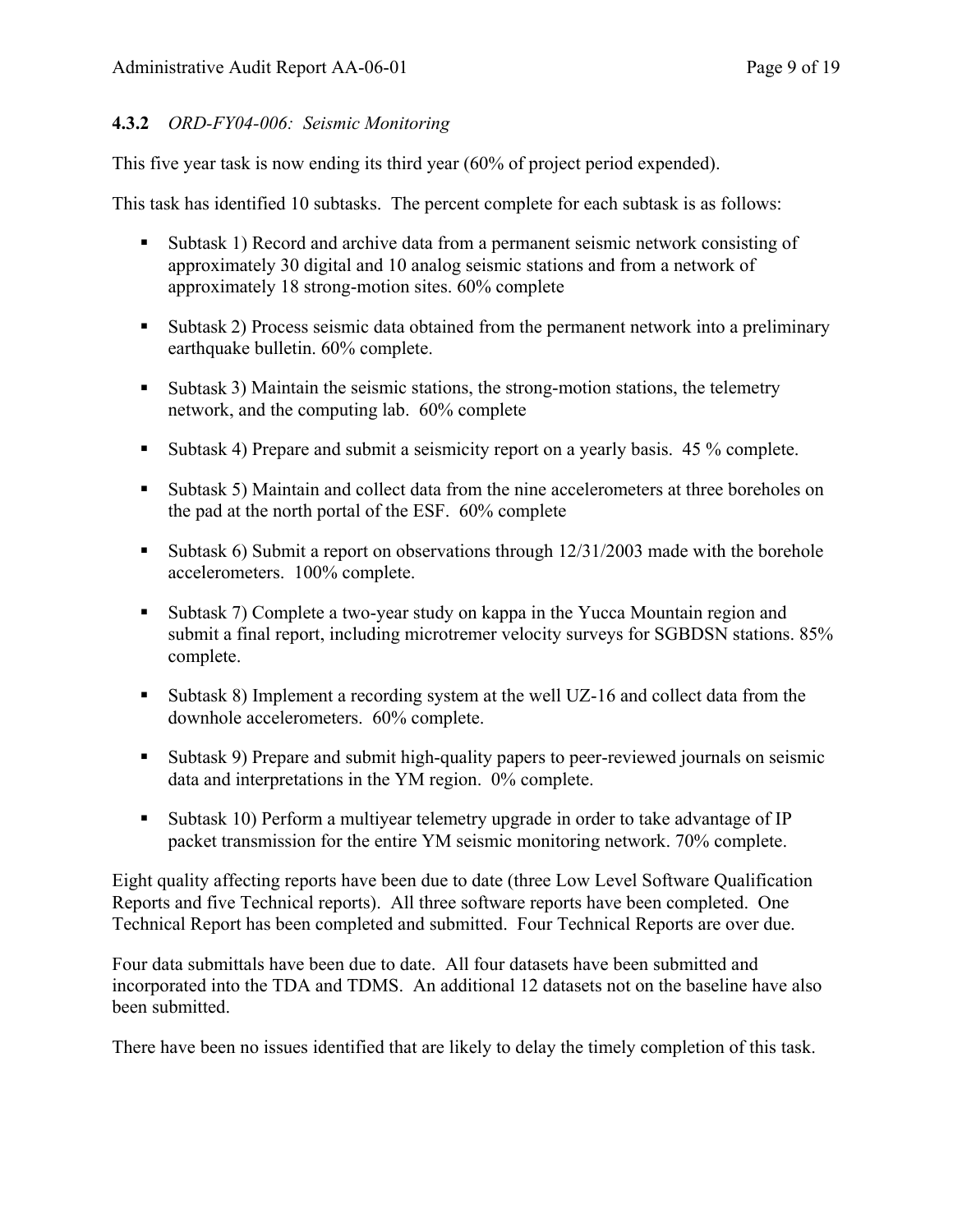## **4.3.3** *ORD-FY04-007: Precipitation gauge monitoring network*

This five year task is now ending its third year (60% of project period expended).

No subtasks have been identified for this activity. 60% of the planned work for this task has been completed.

No quality affecting reports have been due to date.

Three data submittal milestones have been due to date. All three milestones have been submitted and incorporated into the TDA and TDMS.

There have been no issues identified that are likely to delay the timely completion of this task.

**4.3.4** *ORD-FY04-008: Baseline Laser Strainmeter* 

This five year task is now ending its third year (60% of project period expended).

This task has identified four subtasks. The percent complete for each subtask is as follows:

- Subtask 1) Operations and monitoring. 60% complete.
- Subtask 2) Processing and analysis. 40% complete.
- Subtask 3) Instrument activities upgrades. 66% complete.
- Subtask 4) ESF access. 60% complete.

One quality affecting report (Low Level Software Qualification Report) has been due to date. This report has been completed.

Four data submittal milestones have been due to date. Two of the baselined milestones have been submitted; two are overdue. The overdue submittals are currently in review and will be submitted following successful completion of the reviews. Six dataset that were not identified on the baseline have also been submitted.

There have been no issues identified that are likely to delay the timely completion of this task.

#### **4.3.5** *ORD-FY04-010: Chemical Analyses in Support of Yucca Mountain Studies*

This 57 month task is now ending month 33 (58% of project period expended).

No subtasks have been identified for this activity. Assuming that the external programs that this task supports continue at the same level of effort as they did during the first three years of this project, 60% of the planned work for this task has been completed.

No quality affecting reports have been due to date.

No data submittal milestones have been due. However to date, 22 data packages have been submitted and incorporated into the TDA and TDMS. There are additional data that, although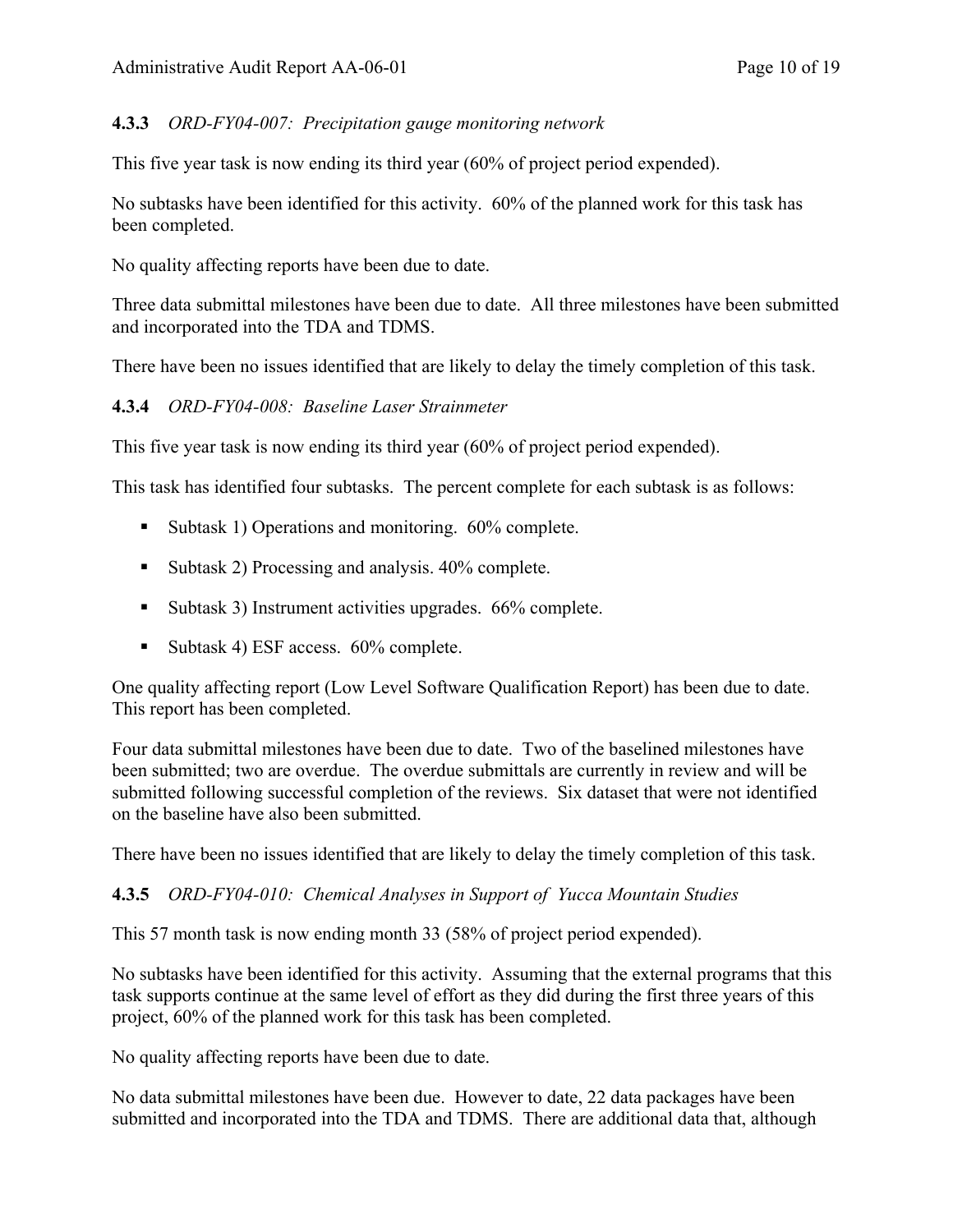not included on the baseline, are intended to be submitted and are behind the task's unofficial, self-imposed, schedule.

There have been no issues identified that are likely to delay the timely completion of this task.

## **4.3.6** *ORD-FY04-012: Yucca Mountain Climate Technical Support Representative*

This 56 month task is now ending month 32 (57% of project period expended).

In addition to climate representative responsibilities, this task has identified four key activities or products. These products are referred to as *deliverables* in the SIP. The percent complete for each product is as follows:

- Activity 1) Create data summaries from available data from the beginning of period of record for each station through 2002 (or 2003 if available). >100% complete.\*
- Activity 2) Develop station history files from 1985-2002 (or 2003 if available) for YM stations from available data. >100% complete.\*
- Activity 3) Obtain Nevada Test Site Network (different from Yucca Mountain network) historical digital 15-minute data and reformat into internal Western Regional Climate Center (WRCC) format. >100% complete.\*
- Activity 4) Complete web interface to data. Develop web page and links modeled after existing special purpose pages at Western Regional Climate Center. 100% complete.
- \* Commitments in the SIP were for data that existed at the time the SIP became effective. Work related to the existing data has been completed, but additional data have become available since the development of the SIP and are being processed.

No quality affecting reports have been due to date.

No data submittals have been due to date.

There have been no issues identified that are likely to delay the timely completion of this task.

**4.3.7** *ORD-FY04-013: Influence of Lithophysae Geometry and Distribution on Mechanical Properties of Topopah Spring Tuff* 

This 32 month task is now ending month 31 (97% of project period expended).

This task originally identified 5 subtasks in its SIP. Due to budget reduction, one of these subtasks has been officially discontinued. The percent complete for each subtask is as follows:

- Subtask 1) Test Planning. 100% complete.
- Subtask 2) Material Scoping. 100% complete.
- Subtask 3) Specimen Preparation. 100% complete.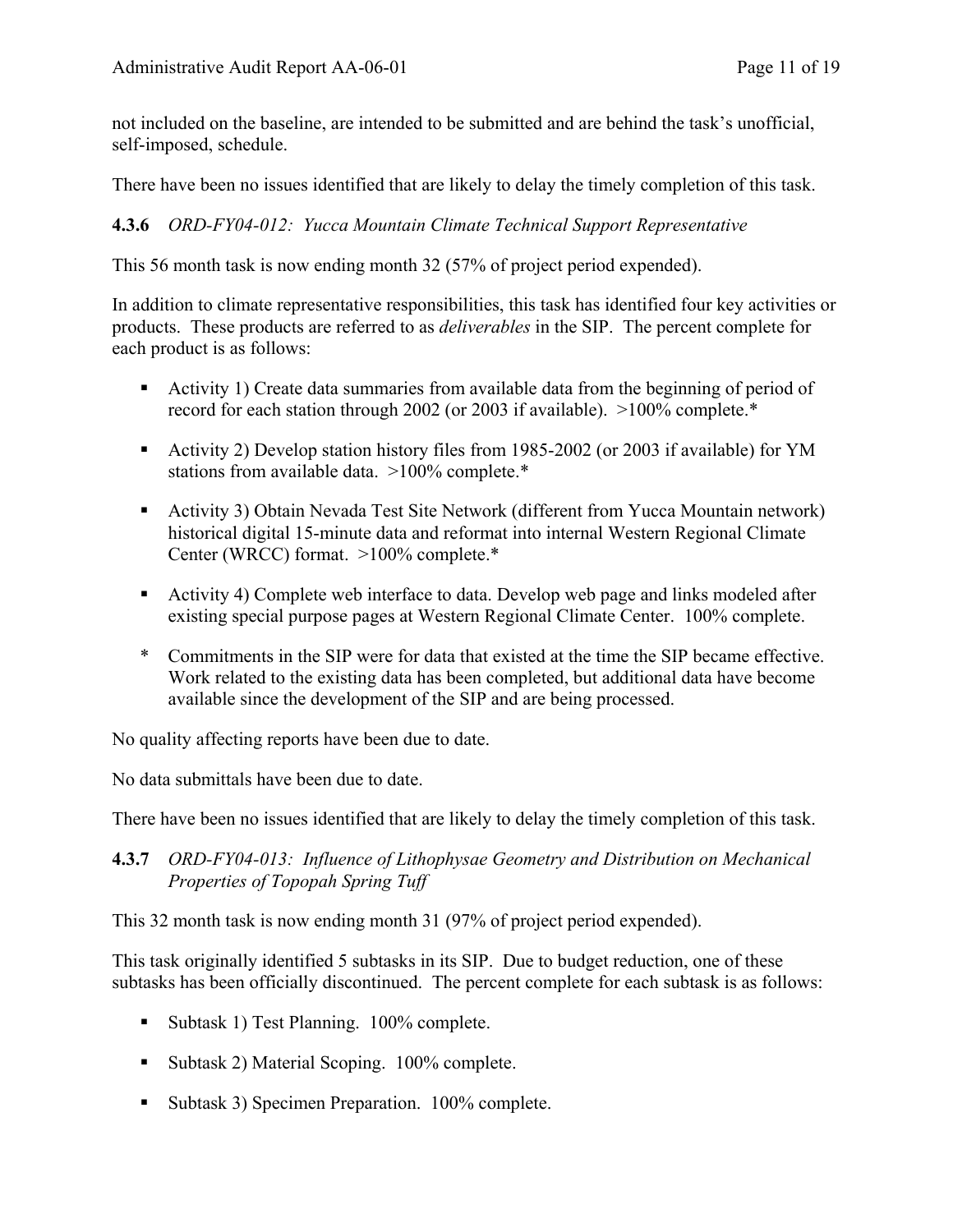- Subtask 4) Testing. 100% complete.
- Subtask 5) Numerical analysis and analysis of data. *Discontinued*.\*
- \* Due to budget reductions, subtask 5 was removed from the task's workscope. Although task personnel are no longer obligated to complete this work, they are continuing to perform as much analyses as possible in order to support end users of the data.

No quality affecting reports have been due to date.

One baselined data submittal was not submitted. This was an interim dataset which is now being combined with additional data and is on schedule for submittal on 10 October 2006.

Task personnel have completed all the effective subtasks and are currently in the close-out phase of the project activity. There have been no issues identified that are likely to delay the submittal of the final report beyond the 90 day regulatory period. The anticipated completion date for the final report is 30 November 2006.

#### **4.3.8** *ORD-FY04-014: Environmental Effects on Corrosion Properties of Alloy 22*

This 52 month task is now ending month 28 (54% of project period expended).

This task has identified six subtasks. The percent complete for each subtask is as follows:

- Subtask 1a) Experimental Determination of Parameters for the General Corrosion Model. (Anionic). 30% complete.
- Subtask 1b) Experimental Determination of Parameters for the General Corrosion Model. (Cathodic). 20% complete.
- Subtask 2) Corrosion under Dust Deposits Containing Hygroscopic Salts. 15% complete.
- Subtask 3a) Heated Electrode Approach for the Study of Corrosion... (Anionic). 35% complete.
- Subtask 3b) Heated Electrode Approach for the Study of Corrosion... (Cathodic). 15% complete.
- Subtask 4) Effect of Hydrogen Permeation on the Stability of the Passive Film of Alloy 22. 50 % complete.

No technical reports have been due for this task to date.

Three data submittal milestones have been due to date. All three data submittals are currently past due. These interim submittals are being combined into a single transmittal which is currently in the technical and QA review process.

This task has experienced significant delays due to personnel problems and funding constraints. Extreme measures have been taken to correct the personnel problems, including the replacement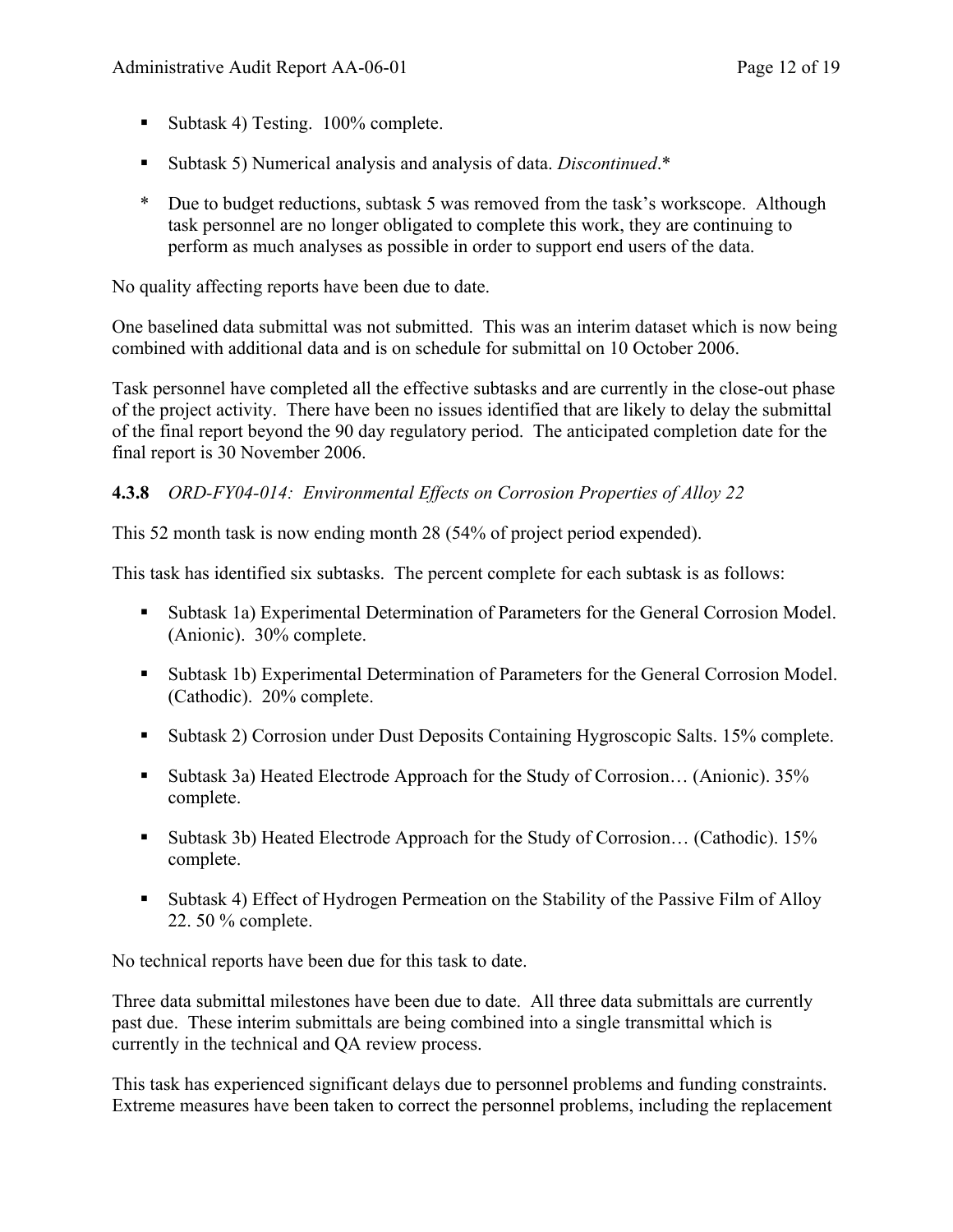and removal of the task's principal investigator. Funding constraints (reductions and delays in funding) hampered the process of hiring replacement personnel for the task, but the task is now fully staffed. It is not clear if the task will be able to fully recover from the past schedule delays.

#### **4.3.9** *ORD-FY04-015: Phase Stability and Segregation in Alloy 22 Base Metal and Weldments*

This 52 month task is now ending month 28 (54% of project period expended).

This task has identified two subtasks. The percent complete for each subtask is as follows:

- Subtask 1) Microstructural Characterization of Phase Stability and Variability in alloy 22. 50 % complete.
- Subtask 2) Electrochemical Methods to Detect Susceptibility of Alloy 22 to Localized Corrosion. 30% complete.

No technical reports have been due for this task to date.

Two data submittal milestones have been due to date. Both datasets are currently past due. These are interim data submittals that are currently planned to be merged into a single submittal.

This task's budget was significantly reduced in FY-2006 without a corresponding reduction in workscope. This has resulted in schedule delays that may affect the overall task schedule.

#### **4.3.10** *ORD-FY04-016: Geostatistical and Stochastic Study of Radionuclide Transport in the Unsaturated Zone at Yucca Mountain*

This is a 36 month task that is now ending month 28 (78% of project period expended).

This task has identified 4 technical subtasks. The percent complete for each subtask is as follows:

- Subtask 1) Data collection. 95% complete.
- Subtask 2) Geostatistical Study of Heterogeneity. 100% complete.
- Subtask 3) Monte Carlo Simulation of Groundwater Flow and Solute Transport. 70% complete.
- Subtask 4) Develop and apply a numerical method of moments for a sensitivity study of how various random parameters affect flow and transport. 50% complete.

Six milestones for quality affecting reports have been due for this task to date. No reports have been submitted. All six reports were for internal software qualification. Due to technical changes, three of the software packages are no longer needed to support quality affecting work. The three reports supporting these software packages will be removed from the baseline. The remaining three reports are expected to be completed during the first quarter of FY-2007.

No data submittal milestones (on the current baseline) have been due to date.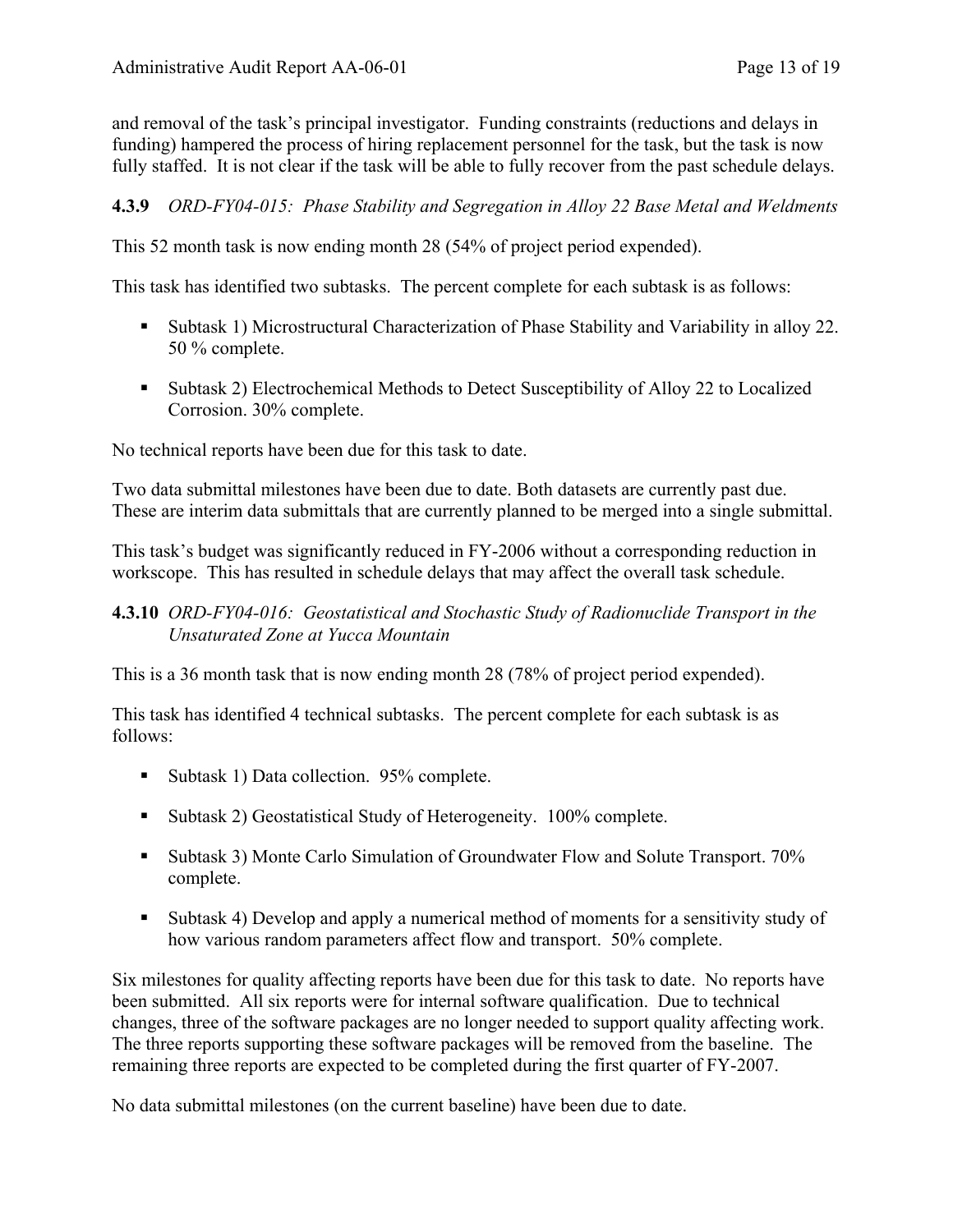No issues have been identified that are likely to delay the task beyond its currently scheduled end date.

## **4.3.11** *ORD-FY04-017: Yucca Mountain Saturated Zone Carbon-14 Project*

This 30 month task has completed 27 months (90% of project period expended).

No subtasks have been identified for this activity.  $\sim$ 90% of the planned work for this task has been completed.

No reports have been due to date.

One data submittal that was baselined for completion in May 2006 is currently over due. There are no other data submittals identified on the baseline for this task.

Amendment A009 of the Co-op's financial assistance award issued this task for an estimated cost of \$280,420.00. In no amendment or modification to the award has this estimated cost been reduced, nor has the task been instructed to reduce its scope of work. However this task has only received \$210,000.00 in total funding.

On September 5, 2006, the Co-op Administration received an electronic correspondence from DOE's Office of Procurement. That e-mail indicated that DOE's Office of Repository Development had not received funding to continue to support this task and that the funding source was unresponsive to inquiries about the balance of funding. The e-mail further advised that we should incur no additional costs (beyond what had been obligated) at that we should bring the activity to a completion.

In accordance with this recommendation, task personnel are currently reprioritizing activities in order to provide the best products possible given the lack of funding. A limited amount of data produced on the task will be submitted to the TDA and made available to Project personnel through the TDMS. However the full extent of data planned for in the Scientific Investigation Plan will likely not be completed and made available. The scope of the final report will also be affected.

## **4.3.12** *ORD-FY04-018: Groundwater Flow and Thermal Modeling of the Steep Hydraulic Gradient North of Yucca Mountain*

The approved project period for this 18 month task ended 30 November 2005. This task is now ending month 28 (156% of project period expended).

This task has identified two subtasks. The percent complete for each subtask is as follows:

- Subtask 1) Data Collection. 100% complete.
- Subtask 2) Model formulation. 75% complete.
- Subtask 3) Hydraulic Flow Calibrations. Unknown (see below).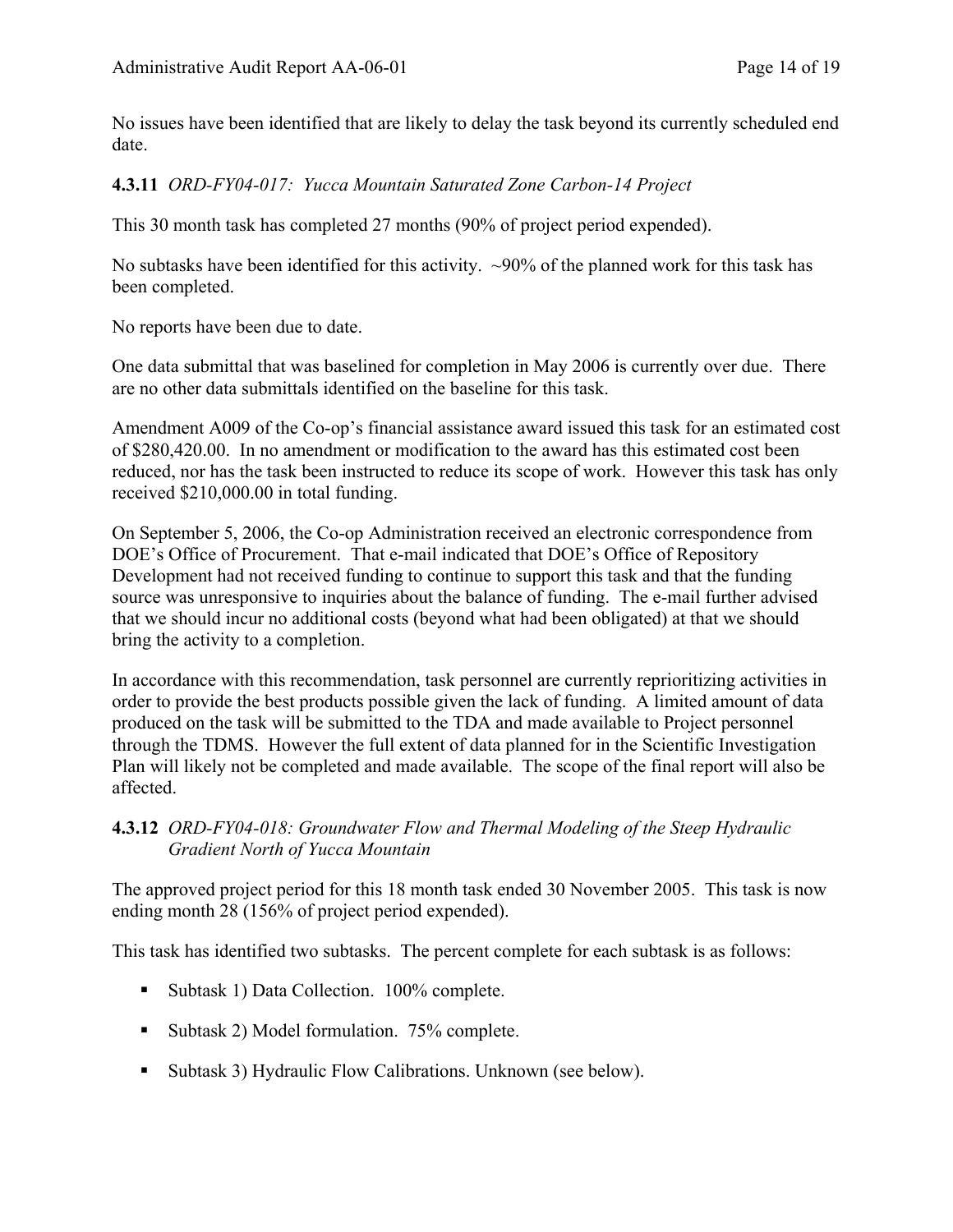The final report for this task is currently 10 months over due according to its originally baselined due date, and seven months over due according to federal guidelines (10 CFR 600.151[b]).

This task has one baselined data submittal which is now 11 months past due.

This task has experienced substantial delays. These delays were initially caused by software and modeling issues. The resolution of these technical issues was further delayed by some serious health issues of the PI. Task personnel have been working with scientists at Los Álamos National Laboratory and it is now believed that the technical issues delaying the completion of this work have been resolved. Also, the PI's health has stabilized to a degree that allows him regular, measured, participation in the task. With aggressive effort, the final report for this task should be transmitted before the end of calendar year 2006.

#### **4.3.13** *ORD-FY04-019: Sub-Surface Corrosion Research on Rock Bolt System, Perforated SS Sheets and Steel Sets for the YM Repository*

This 51 month task is now ending month 27 (53% of project period expended).

This task has identified eight subtasks. The percent complete for each subtask is as follows:

- Subtask 1) Selection of Alloys for Rock bolts. 85% complete.
- Subtask 2) Electrochemical Tests to evaluate corrosion rate and corrosion mechanisms. 50% complete.
- Subtask 3) Electrochemical Impedance Spectroscopy (EIS). 50% complete.
- Subtask 4) Environmental Assisted Corrosion Tests. 40% complete.
- Subtask 5) Hydrogen Permeation tests. 50% complete.
- Subtask 6) Classical ASTM Type Immersion tests. 50% complete.
- Subtask 7) "Dry" Oxidation tests. 60% complete.
- Subtask 8) Characterization. 45% complete.

This task has had two interim quality affecting technical progress reports that were baselined for completion on or before 30 September 2006. These reports are now being consolidated into a single report which is currently in the preparation phase and will be submitted during the first quarter of FY-2007. There were an additional eight unqualified reports that were baselined, seven of which were and submitted; one was cancelled.

This task has had two data submittal milestones that were baselined for completion prior to 30 September 2006. These two datasets, plus an additional two, have been duly submitted.

The task is currently experiencing difficulties with the XPS tests run by Pacific Northwest National Laboratory (PNNL). PNNL is now asking for \$7,000 to run the tests which had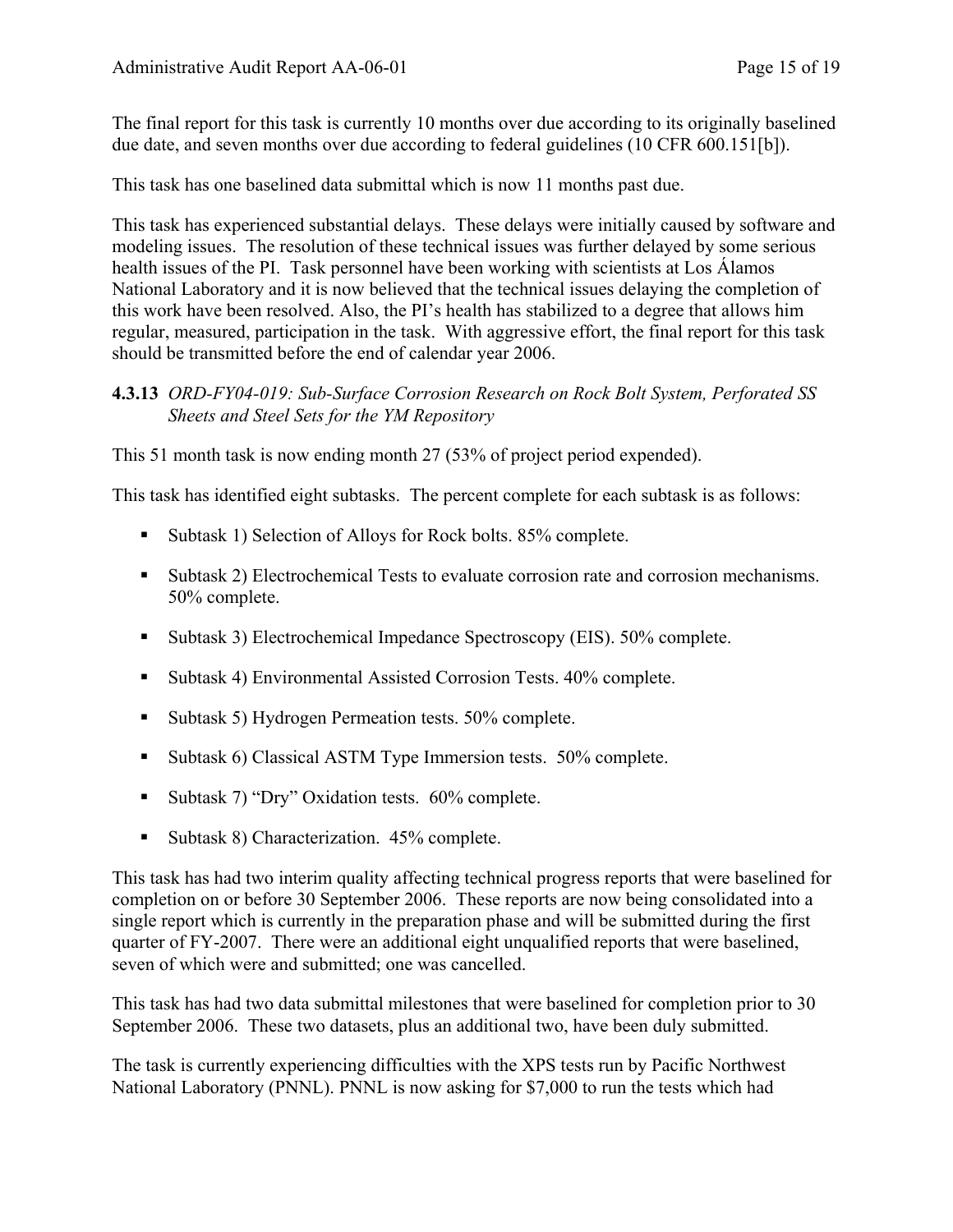previously been done at no cost. This expense is not included in the current budget. The potential impacts of this condition are currently being investigated.

## **4.3.14** *ORD-FY04-020: Precarious Rock Methodology for Seismic Hazard*

The approved project period for this 25 month task ended 30 June 2006. This task is now ending month 28 (112% of project period expended).

This task has identified nine subtasks. The percent complete for each subtask is as follows:

- Subtask 1) Field work at precarious rock sites. 100% complete.
- Subtask 2) Survey areas for possible new precarious rock sites. 100% complete.
- Subtask 3) Numerical modeling of precarious rock response. 100% complete.
- Subtask 4) Cosmogenic <sup>36</sup>Cl surface age dating.  $0\%$  (This subtask was removed from the SIP during the course of this audit.)
- Subtask 5) Compare precarious rock results statistically with specific Probabilistic Seismic Hazard Analysis (PSHA) models. 100% complete.
- Subtask 6) PSHA sensitivity studies. 100% complete.
- Subtask 7) Visit ESF to assess the state of existing geophones that will be used in the coherence evaluation. 100% complete.
- Subtask 8) Install short-term portable data acquisition systems at selected locations along the ESF west wall. 100% complete.
- Subtask 9) Report results, analyses and interpretations, and implications for seismic hazard estimates. 100% complete.

The final report for this task was submitted during the course of the audit. No other quality affecting technical reports were baselined for this task.

Only one data submittal milestone was baselined for this task. This dataset was divided into four separate submittals, each of which was submitted during the course of the audit.

This task is complete.

#### **4.3.15** *ORD-FY06-022: Extreme Ground Motion Studies*

This two year task is now in its ninth month (35% of project period expended).

This task has identified two subtasks. The percent complete for each subtask is as follows:

 Subtask 1) Evaluate ground motion constraints. >0% complete. (A nominal amount of work has commenced on this subtask. However task personnel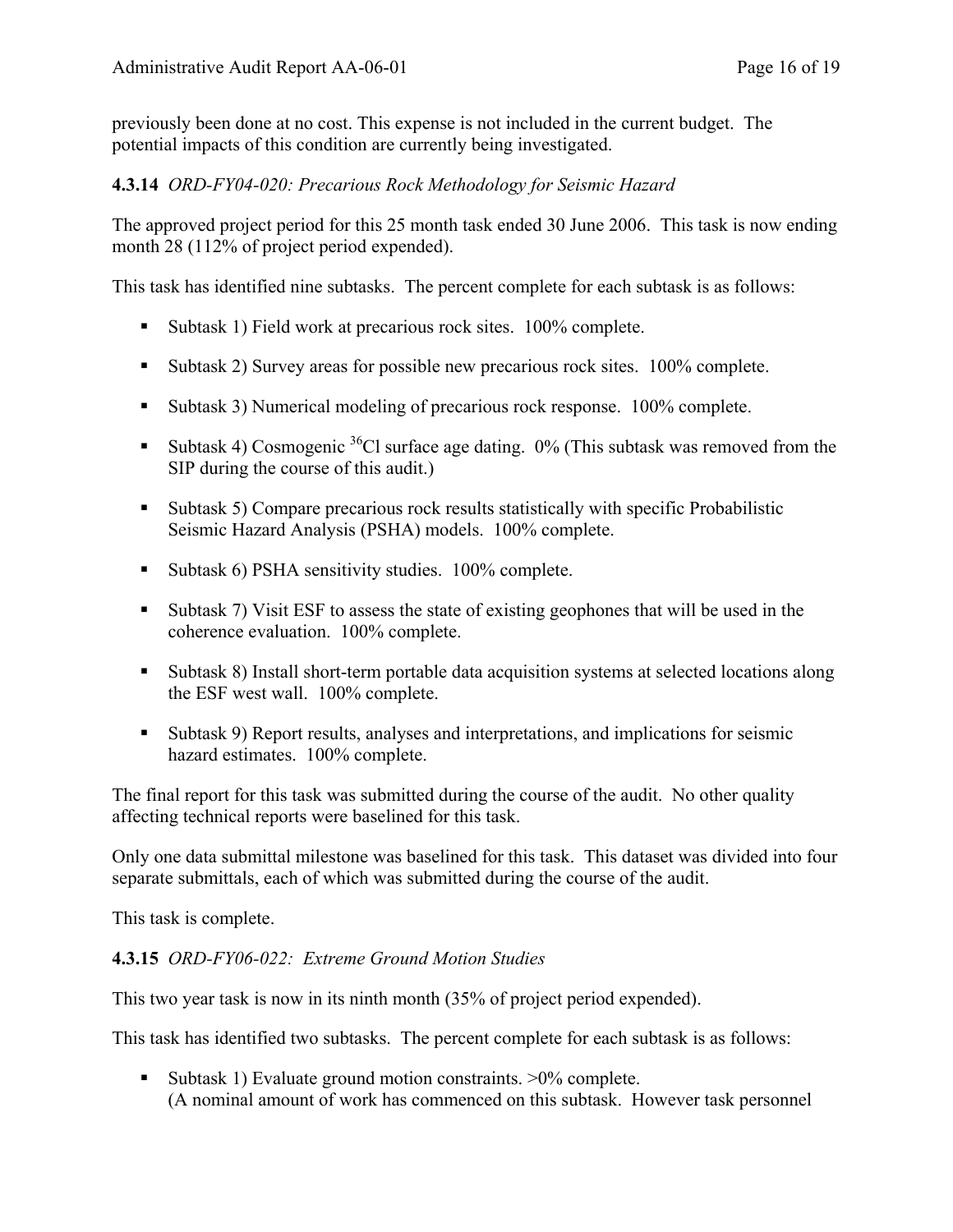did not provide an estimate of the amount of work as a percentage of total work required to bring the effort to completion.)

Subtask 2) Prepare summary report on large recorded ground motions. 30% complete.

No quality affecting reports have been due to date.

No data submittals have been due to date.

One component of the work to be conducted under subtask 1 was planned to be performed by personnel primarily assigned to Project Activity ORD-FY04-021. However that task was terminated by DOE for budgetary reasons and thus the personnel from that task are no longer available for work on task ORD-FY06-022. The PI is now making arrangements for some other individual or organization to perform the work. The potential impacts of this condition to the overall task schedule are currently being investigated.

## **5.0 Findings and recommendations**

The overall results of the audit indicate that the majority of tasks are substantially on schedule. In general, tasks that are behind schedule have identified the cause(s) for delays and have taken remedial actions.

Technical data, the primary product of the Co-op, is being produced and submitted on-time, at rates above what was initially anticipated. Specific datasets that are behind schedule tend to be interim, internal, data products. A total of 60 datasets, representing 563,078 data files and directories have been submitted and made available.

Results of the audit interviews affirmed the assumption at the beginning of the audit that the current quarterly progress report process is insufficient to adequately convey actual progress of individual tasks and subtasks. In cases where tasks had no milestones associated with individual subtasks, lack of progress was not evident. Even when key milestones were identified and reported on in the quarterly reports, their mere completion was not an adequate surrogate measure of the overall progress towards completion of individual subtasks.

The audit team therefore recommends that:

*1) Quarterly milestones be established for each subtask identified in the scientific investigation plan.* 

If milestones are identified for each subtask, it is more likely that delays in the subtask will be reflected as a delay in a corresponding milestone. This recommendation, if implemented, will require a change in the process of establishing milestones which currently occurs before the subtasks are identified in the SIP.

*2) Tasks be required to address the degree of completion for each subtask in the quarterly progress reports.*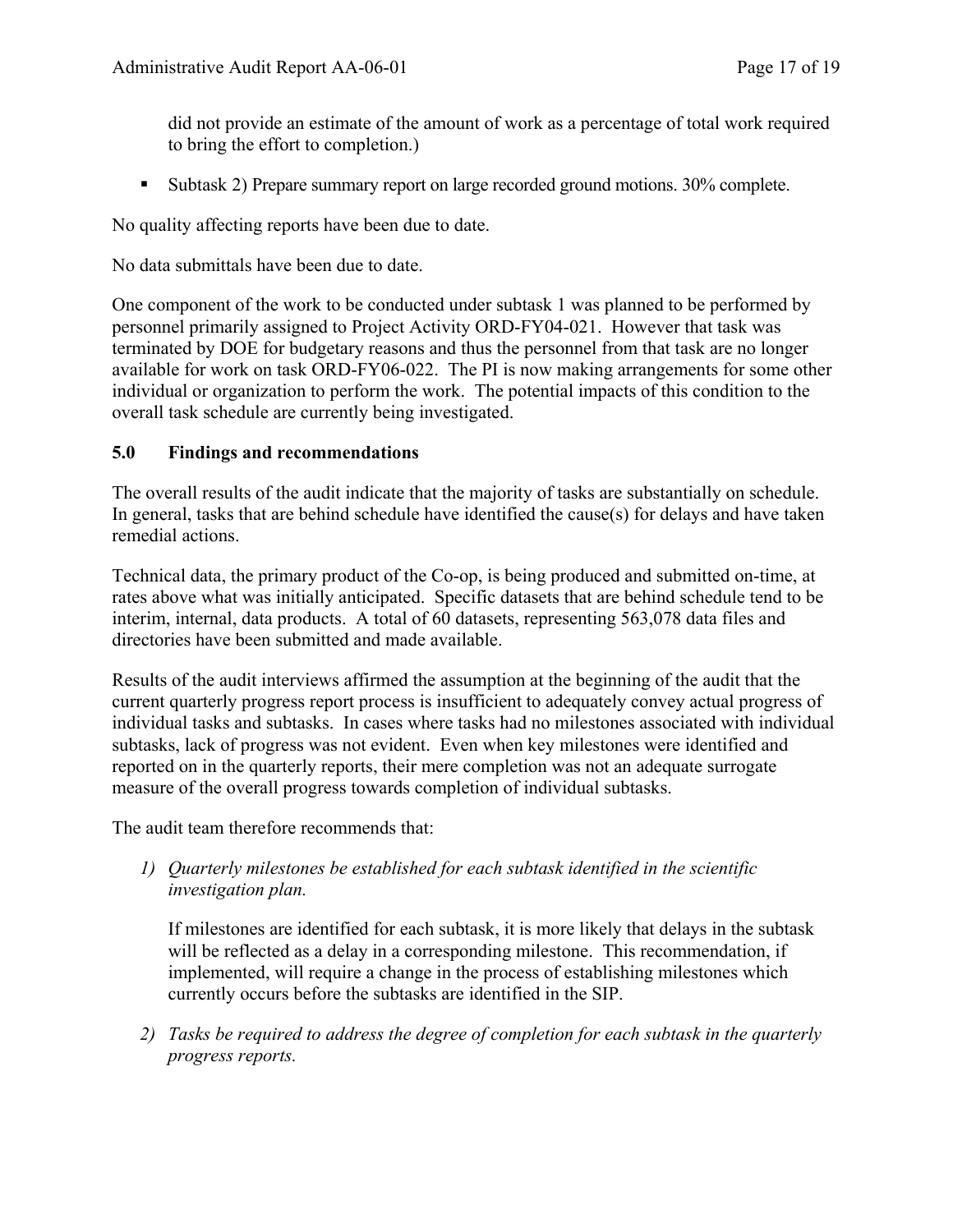Although degree of completion estimates are subjective, they can provide valuable information for assessing overall task progress. Also, their accuracy tends to increase as tasks approach completion.

*3) In addition to quarterly progress report, administrative audits be conducted on all tasks at three months and nine months, following the initial receipt of funding, and at least annually thereafter for the duration of the task.* 

Many task experience difficulties, during the start-up phase. Conducting an administrative audit after three months may allow for early detection and resolution of problems that could negatively affect the task throughout its duration. After nine months, work on the task should be well under weigh and a true image of task progress should be immerging.

Results of the audit interviews demonstrated that in the majority of cases when tasks were behind schedule, or when transmittals were over due, task personnel had not communicated the delays in any venue other than the quarterly reports. Since the quarterly reports are administrative in nature, and provide only one-way communication, in most cases there was no evidence that organizations and individuals most likely to be impacted by delays were aware of the delays. As a result, task personnel were generally unaware or unsure about the potential impacts to the intended recipients of their delayed products.

The audit team therefore recommends that:

- *4) Informal communication between task personnel, particularly the Principal Investigator, and YMP personnel (Federal and contractor) should be substantially increased.*
- *5) Task personnel should actively inquire about the impacts of product delays.*

Each task's milestone schedule has been carefully formulated in order to budget adequate time to allow for orderly completion of task close-out activities. Nevertheless, task personnel often delay technical activities with the assumption that schedule delays can be compensated for during the task close-out period. Evidence from the audit demonstrates that there is little, or no, slack in close-out activity schedules and that tasks cannot compensate for schedule delays during the last few months of the task.

The audit team therefore recommends that:

- *6) The Co-op Administration pay increased attention to tasks nearing completion in order to assure that activities preceding the task close-out phase are conducted in a timely fashion.*
- *7) Formalized task close-out training be conducted to better educate personnel regarding the breadth of work that must be conducted during the close-out phase.*
- *8) It be required that quality affecting reports be submitted for technical and QA review at least 15 calendar days before the end of a task's approved project period.*
- **6.0** List of attachments

Attachment I – Information for PIs